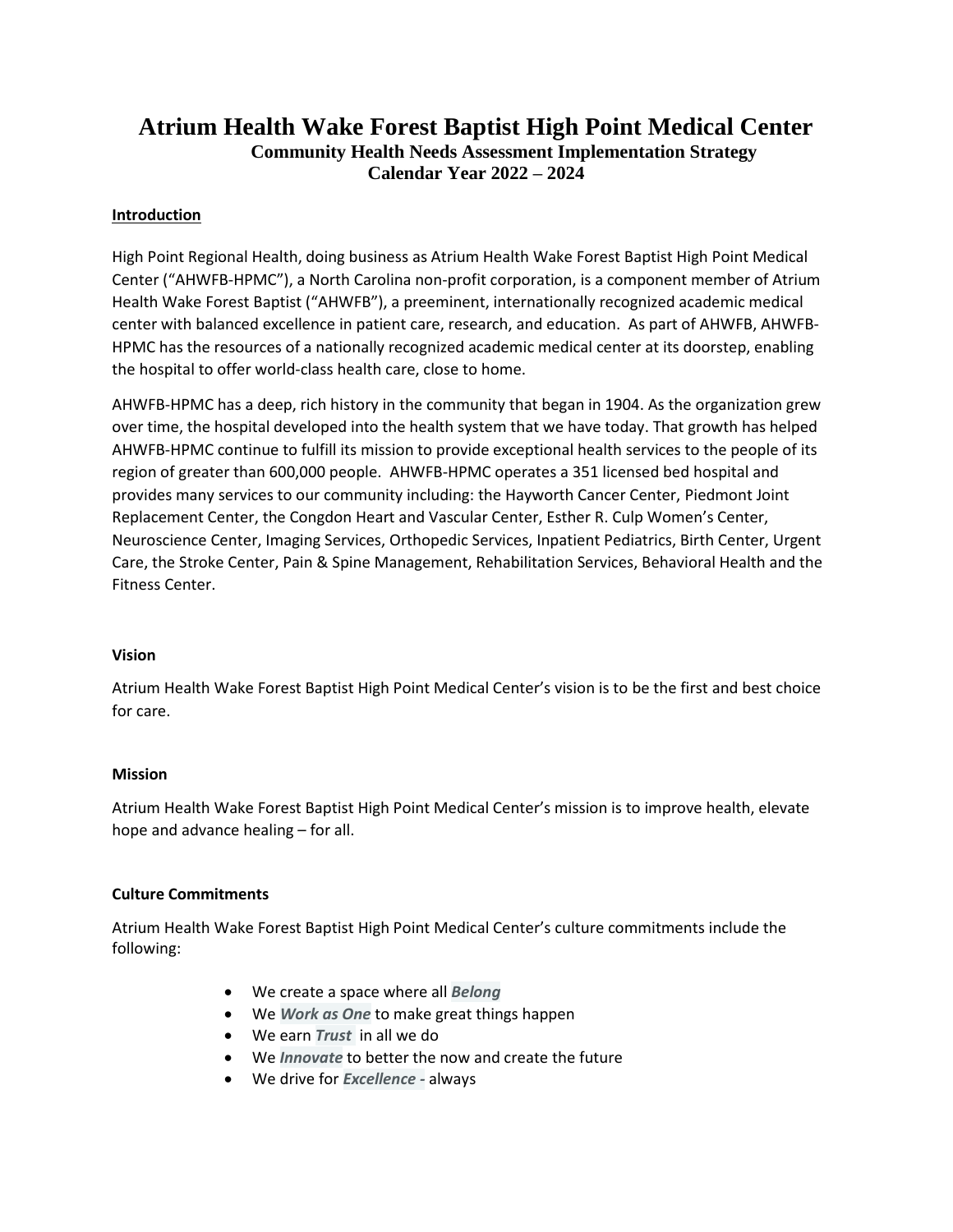# **Mission Alignments: Community Engagement Principles, Population Health, Health Equity, Social Impact**

AHWFB-HPMC is committed to improving access, community health, and addressing the needs of our most vulnerable communities. As a result, we will emphasize identifying the *places* (e.g., zip codes, census tracts, neighborhoods, streets), *partners, people*, and aspects of *poverty* that we need to engage and address in our communities as we implement strategies.

We strive to be a leader in population health, health equity, and social impact as we look beyond the walls of our hospitals and medical offices to address social, economic, and environmental conditions that contribute to poor health outcomes, shortened lives, and higher health care costs of the communities we serve.

#### **Community Served**



High Point, NC is spread across four counties in North Carolina: Guilford, Forsyth, Davidson and Randolph. AHWFB-HPMC defines its service area to include the following zip codes: 27205, 27260, 27262, 27263, 27265, 27282, 27292, 27317, 27350, 27360, 27370, and 27407. These encompass the greater High Point community including Archdale, Trinity, Jamestown and other southwestern portions of Guilford County. However, the majority of inpatient admissions and emergency visits are provided to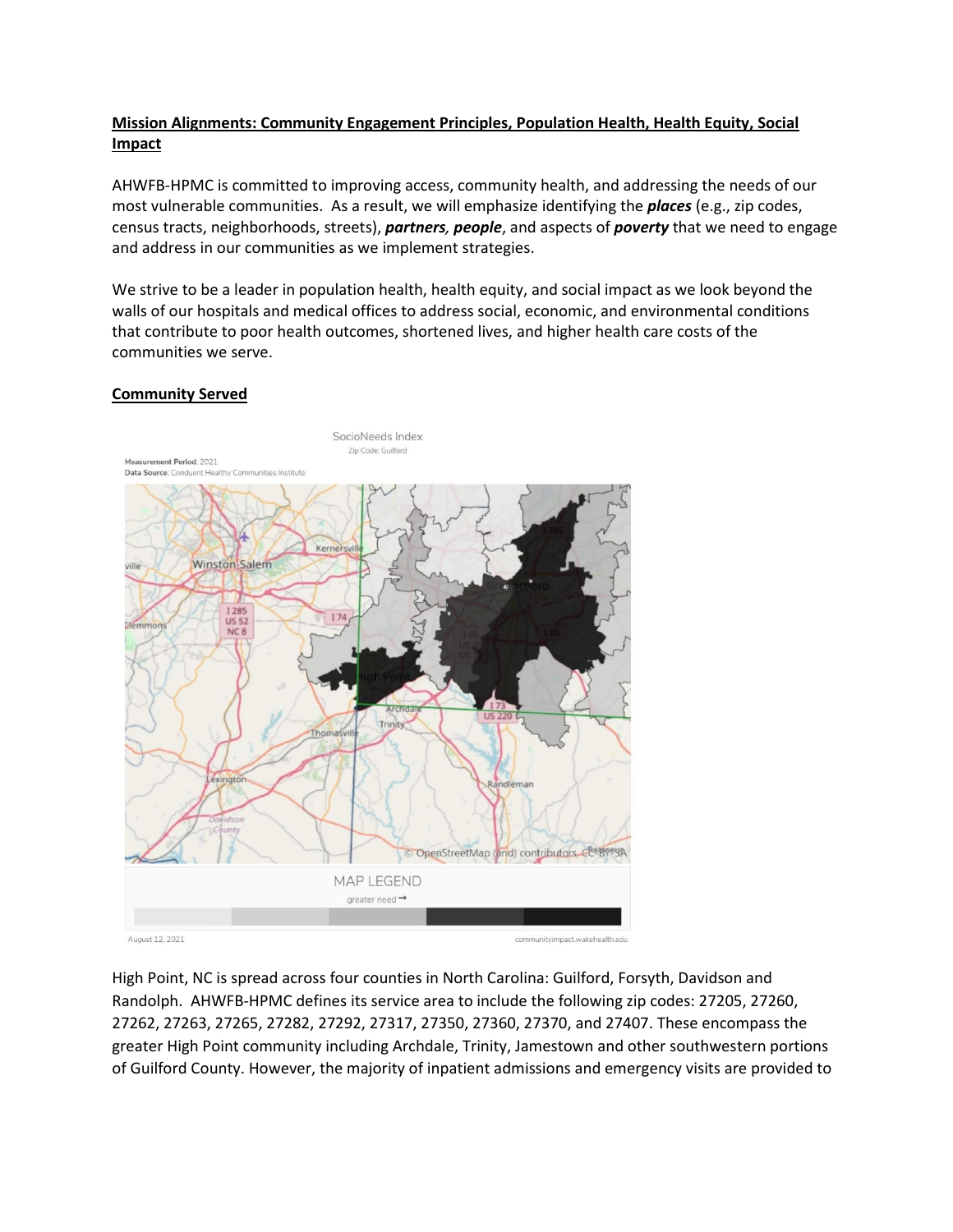Guilford County residents, representing 50% and 52% respectively of the total patient volume for calendar year 2020.

In order to allocate resources and maximize the effectiveness of community initiatives, AHWFB-HPMC chooses to narrow the focus to Guilford County for purposes of CHNA and CHNA implementation strategy to focus special attention to neighborhoods that are geographically proximate to the hospital campus, having a poverty rate approaching 18%, high percentage of charity care patients, and a density of high-risk patients who demonstrate poor health indicators. These communities are primarily located in the High Point zip codes of 27260 and 27262, which are identified as areas with the greatest need areas on the SocioNeeds Index map (Figure 1).

According to the US Census Bureau, the population of Guilford County in 2019 was 537,174. There has been a trend of continuous growth in the County, with regular yearly increase since 2012 when the population was 500,471. The US Census Bureau reports that in 2019 there were 31,278 persons (5.8%) under age 5, with 118,934 persons (22.1%) under age 18, and 83,442 persons (15.5%) over age 65. The County's racial distribution in 2019 is reported as follows, in descending order by percentage of total: 49.4% White, 35.4% Black or African American, 8.4% Hispanic or Latino, 5.3% Asian, and 1.5% Other. (US Census Bureau, 2019). Females account for 52.7% of the total population.

Relative to other NC counties, Guilford has a high number of people over age 25 with a high school degree or higher at 89.1% (compared to State and National values of 87.8% and 88.0%, respectively). This number continues to trend upwards. Moreover, the County has a high percentage of persons over age 25 with a bachelor's degree or higher at 36.0% (compared to State and National values of 31.3% and 32.1%, respectively). This data was measured from 2015 – 2019 by the American Community Survey. However, education levels vary significantly by zip code. In zip code 27260, 20-100% of residents over 25 years old do not have a High School Diploma, 30-33% have only a high school diploma and only 1-13% have obtained a Bachelor's degree or higher. Education level can be a predictor of ability to obtain a job, afford quality health insurance, and be able to address health needs as they arise.

In Guilford County, the median household income from 2015 – 2019 was \$53,261, and 15.8% of the population lived below the poverty level (American Community Survey, 2021). The median household income in 27260 is \$28,384 compared to the Guilford County of \$53,261.

# **2022-2024 Community Health Needs Assessment**

During 2021, AHWFB-HPMC conducted a Community Health Needs Assessment ("CHNA") for the calendar years 2022-2024 to identify the health needs of Guilford County. The CHNA process involved the collection of primary data from community surveys, conversations and focus groups. In addition, secondary data sources were examined that included state level data (e.g., North Carolina State Center for Health Statistics, Healthy North Carolina 2030), county level data (e.g., State of the County Health (SOTCH) Reports from health departments), and community level data (e.g., neighborhood initiatives, community organizations). The process to identify priority health needs and to locate primary and secondary data sources involved close collaboration with partners, particularly the Guilford County Department of Public Health and the High Point YWCA. In determining our criteria for priority health needs selection, the highest weights were placed on the health disparities associated with the need, the burden of the health need, the feasibility of possible interventions, and the importance the community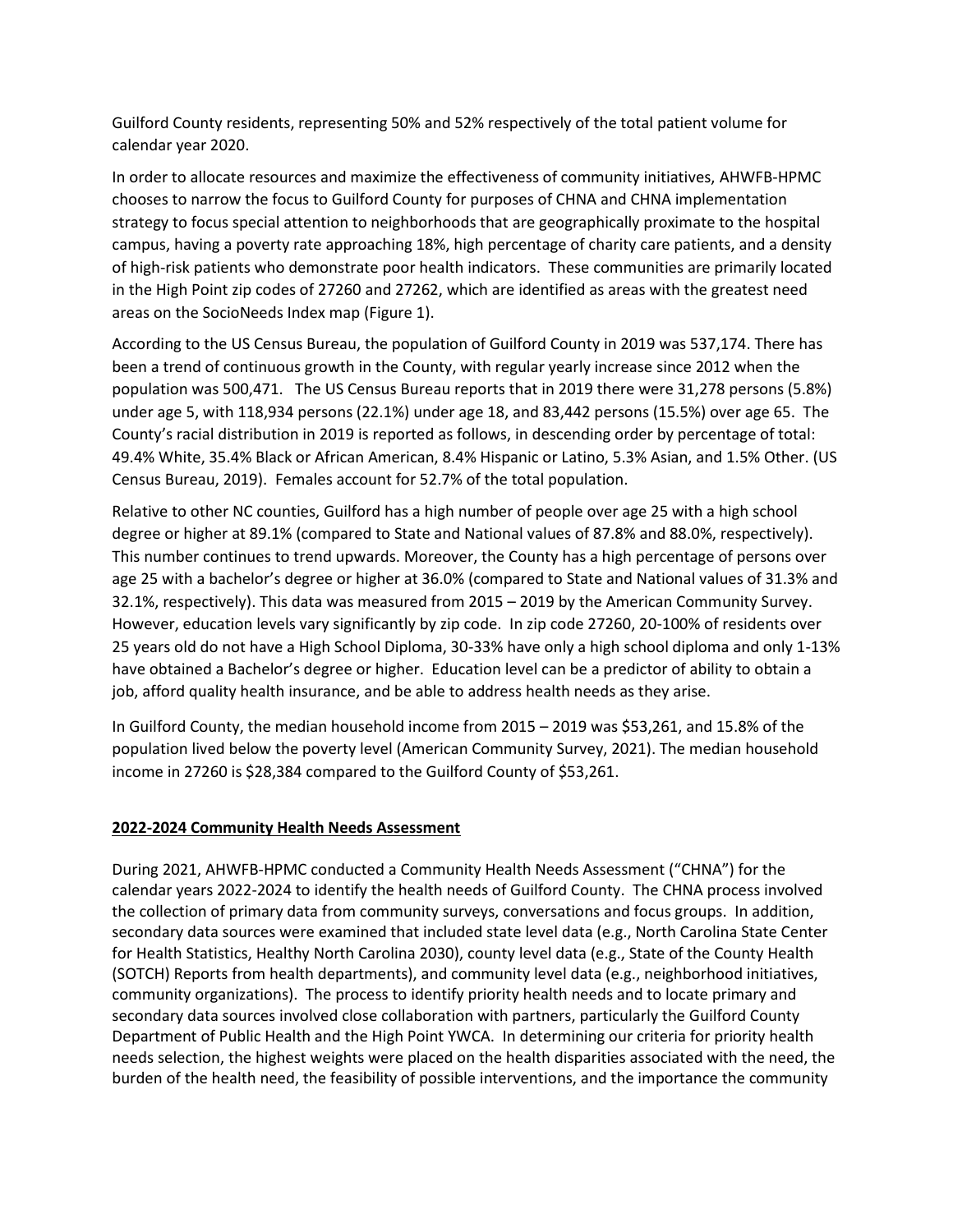placed on addressing the need. Upon completion of the CHNA, results of the assessment were shared with leaders at AHWFB-HPMC and other key contributors for input.

The following CHNA priorities were identified and approved by the Board of Directors on December 16, 2021 for the 2022-2024 calendar years:

- **Access to Care:** with a focus on special populations, including women & children, as well as Medicaid/Medicare/Uninsured Populations, and those experiencing mental health and substance abuse disorders
- **Social Drivers of Health Equity and Social Injustice:** with a focus on food security and other social determinants of health
- **Chronic and Emerging Disease Management/Prevention:** with a focus on Cancer, Kidney Disease, Respiratory Disease, Diabetes

The 2022-2024 CHNA process found that social impact and injustice was identified by the community as a significant health priority that greatly influences the health of the community particularly its most vulnerable and underserved populations and individuals. The distribution of behaviors and health outcomes consistently follows social and economic patterns. Furthermore, some barriers to accessing care continue to prevent current programs and initiatives from reaching the populations in need. These challenges present important opportunities for the future. As we move forward as an integrated community of healthcare, social services and community leadership, we can leverage community assets and access to resources from the Atrium Health enterprise to improve the health of residents in Guilford County.

AHWFB-HPMC acknowledges the importance of all health needs in the Guilford County community even though the hospital's resources and assets were best aligned to focus on the prioritized health needs addressed above. Community needs that were identified but not prioritized for the 2022-2024 CHNA are as follows:

- Age-adjusted death rate due to homicide
- Sexually transmitted diseases
- Single parent households

AHWFB-HPMC leadership will continue to partner with community-based and non-profit organizations, public health and other governmental agencies, and the broader community to help address these health needs.

# **2022-2024 Community Health Needs Assessment Implementation Strategy Development**

This accompanying document to AHWFB-HPMC's 2022-2024 CHNA outlines strategies designed to improve health through hospital programming and support for external community initiatives led by community coalitions and organizations. The list of outlined strategies will describe planned actions to address the community health needs that were identified through its CHNA process. In addition, hospital leaders will use this document to communicate the goals, objectives and approaches that AHWFB-HPMC will undertake to address community needs over the next three years, and help the community understand its role in addressing those needs.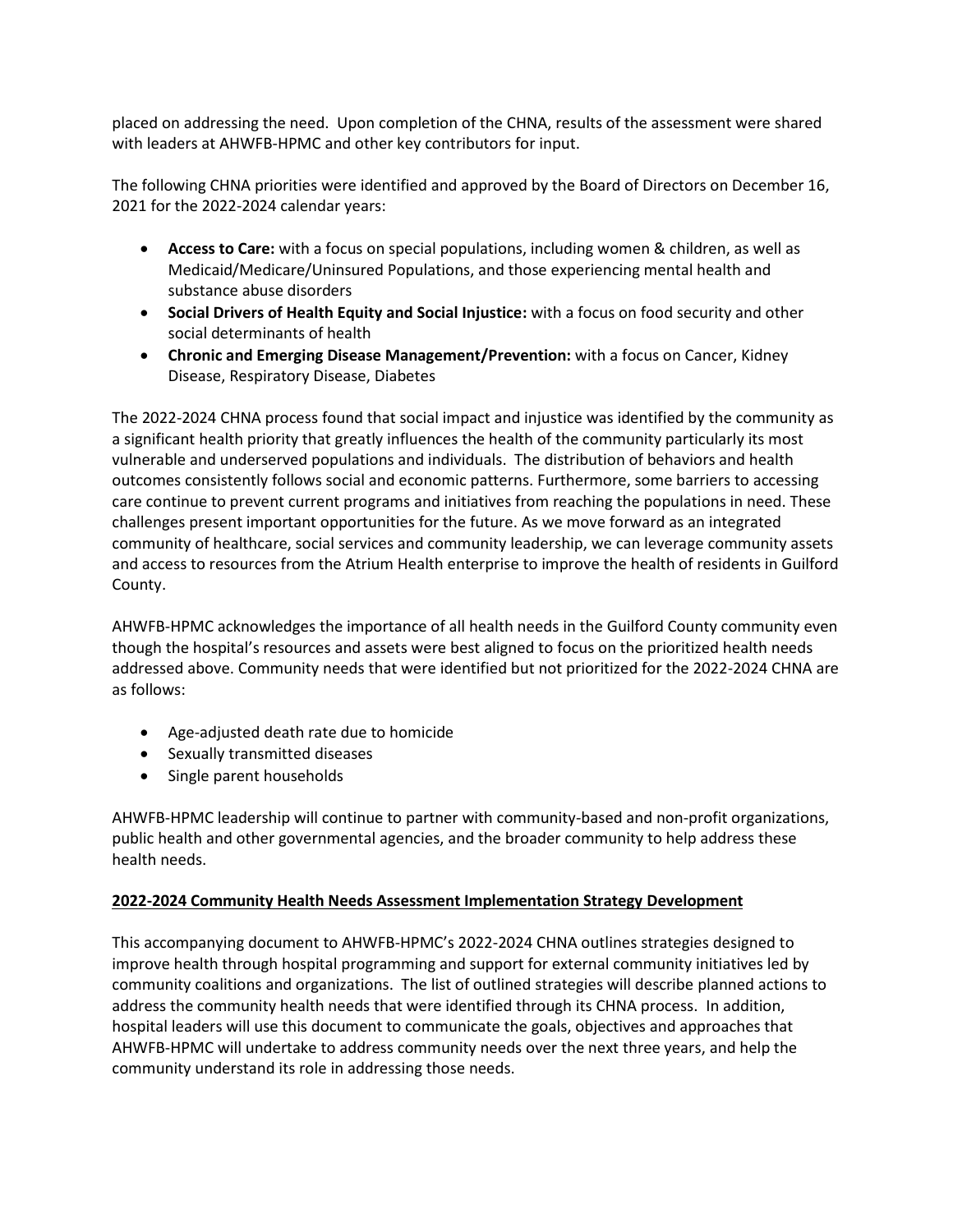The current set of strategies and related resources were identified by reviewing the AHWFB Social Impact Inventory, the AHWFB-HPMC's Program Inventory, the previous strategies outlined in the 2020- 2022 CHNA Implementation Strategy, and other sources of information identified by the CHNA team leads. Additional existing programming and resources were identified through conversations with hospital and community leaders who have leadership responsibilities in addressing the priority health needs in Guilford County. These existing strategies were evaluated to determine if the hospital could build upon community assets, refocus the existing program to meet prioritized health needs, and reallocate internal resources for the strategies.

After identifying existing strategies & programming that would continue to meet the priority needs of the current CHNA cycle, attention then focused on identifying new strategies that would allow the hospital to:

- be consistent with the hospital's organizational strengths and community capabilities
- assess availability of hospital and/or community resources to carry out the strategy.
- **EXEC** achieve short-term and long-term results
- **I** identify barriers that might exist
- **E** create partnerships and generate community support

In developing new strategies, AHWFB-HPMC initially reflected on how it might effectively lead, compared to being a supportive partner for, other organizations designed to achieve collective impact. Additionally, the three levels of prevention were considered during the development process: 1) Primary prevention – preventing disease from occurring, 2) Secondary prevention – finding and treating the disease early, and 3) Tertiary prevention – targeting people with symptoms and making them healthy again. Multiple factors were considered that impact health, including individual behavior, community/social supports, and government health policies. Finally, the following evidence-based interventions were investigated:

- **E** Community Health Improvement Navigator, CDC [\(http://www.cdc.gov/chinav/database/index.html\)](http://www.cdc.gov/chinav/database/index.html)
- Evidence-based Practice Centers, AHRQ [\(http://www.ahrq.gov/clinic/epc/\)](http://www.ahrq.gov/clinic/epc/)
- Guide to Community Preventive Services, CDC [\(www.thecommunityguide.org\)](http://www.thecommunityguide.org/)
- The Cochrane Collaboration [\(http://www.cochrane.org/\)](http://www.cochrane.org/)
- County Health Rankings and Roadmaps [\(www.countyhealthrankings.org/\)](http://www.countyhealthrankings.org/)
- Healthy People interventions and resources [\(www.healthypeople.gov\)](http://www.healthypeople.gov/)
- Healthy North Carolina 2030: [https://nciom.org/wp-content/uploads/2020/01/HNC-REPORT-](https://nciom.org/wp-content/uploads/2020/01/HNC-REPORT-FINAL-Spread2.pdf)[FINAL-Spread2.pdf](https://nciom.org/wp-content/uploads/2020/01/HNC-REPORT-FINAL-Spread2.pdf)
- Healthy Communities Institute [\(www.healthycommunitiesinstitute.com\)](http://www.healthycommunitiesinstitute.com/)
- National Resource for Evidence-based Programs and Practices, SAMHSA, US DHHS [\(www.nrepp.samhsa.gov\)](http://www.nrepp.samhsa.gov/)

# **2022-2024 Community Health Needs Assessment Implementation Strategy Action Plan**

AHWFB-HPMC addressed each of the community health needs prioritized in the 2022-2024 CHNA when developing its implementation strategy action plan. Specific implementation strategies for each prioritized health need are included below. Over the next three years, additional strategies may be added to this action plan as opportunities arise from the identification of new health trends, health system resources, and community resources and partnerships.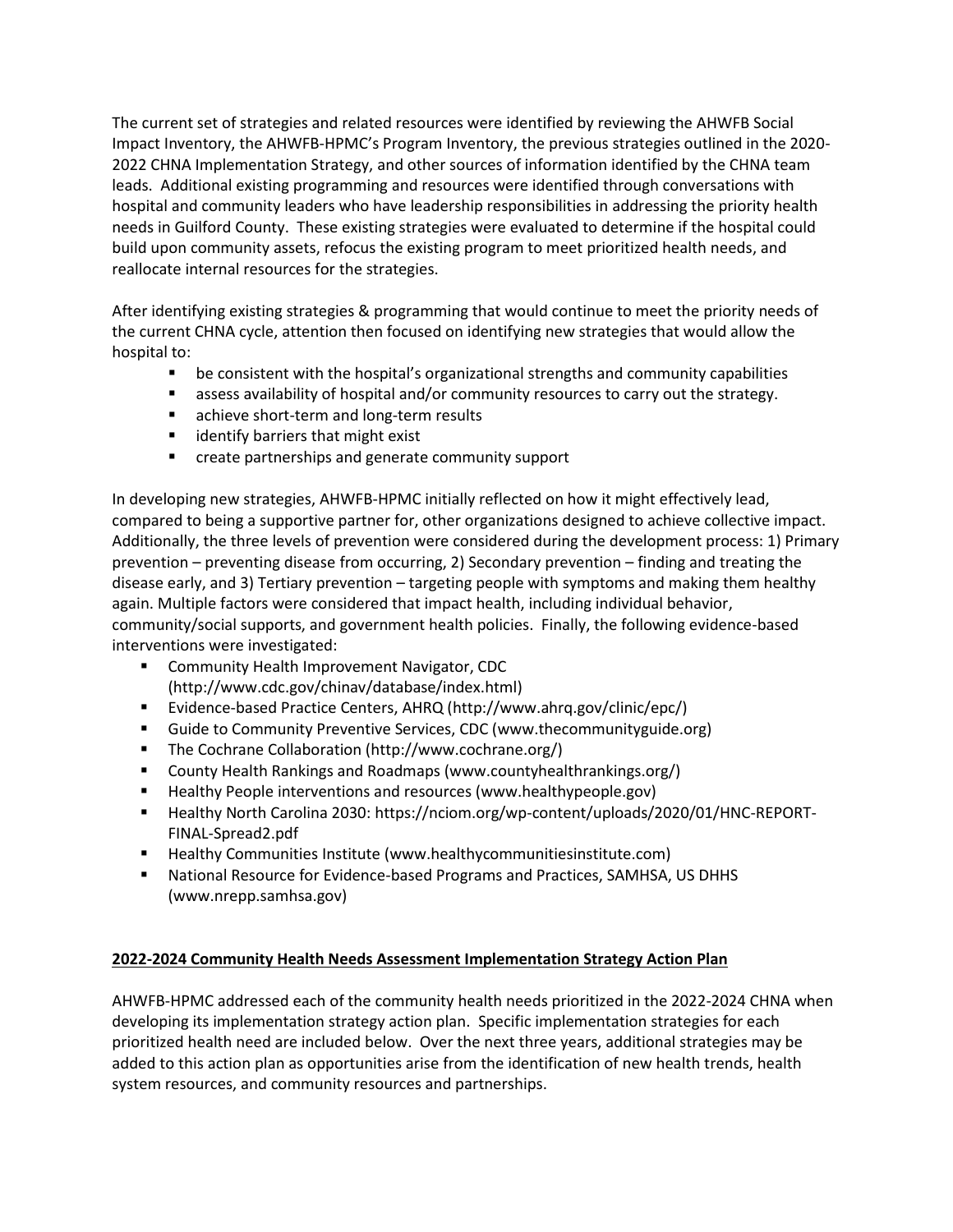| PRIORITIZED HEALTH NEED: ACCESS TO CARE                                                                                                                                                |                                                                                                                                                                                         |                                                                                                                                                                                                                        |                                                                                                                                                                                                                    |
|----------------------------------------------------------------------------------------------------------------------------------------------------------------------------------------|-----------------------------------------------------------------------------------------------------------------------------------------------------------------------------------------|------------------------------------------------------------------------------------------------------------------------------------------------------------------------------------------------------------------------|--------------------------------------------------------------------------------------------------------------------------------------------------------------------------------------------------------------------|
| Goal                                                                                                                                                                                   | <b>Strategies</b>                                                                                                                                                                       | <b>Metrics</b>                                                                                                                                                                                                         | <b>Potential Partners or</b><br><b>External Organizations</b>                                                                                                                                                      |
| Improve access to<br>care with a focus<br>on special<br>populations<br>including women &<br>children, un- and<br>under insured and<br>mental health &<br>substance abuse<br>disorders. | <b>Strategy 1: Host a second community</b><br>Maternal Health Summit with the goal of<br>developing a process map of services<br>available in the community and hospital.               | <b>Completion of Maternal</b><br>$\bullet$<br><b>Health Summit</b><br># Participants<br>$\bullet$<br>Complete process map of<br>$\bullet$<br>services                                                                  | Ready Ready<br>$\bullet$<br><b>YWCA</b><br>$\bullet$<br><b>Every Baby Guilford</b><br>$\bullet$<br><b>Guilford Child</b><br>$\bullet$<br>Development<br>Foundation for a<br>$\bullet$<br><b>Healthy High Point</b> |
|                                                                                                                                                                                        | Strategy 2: Implement a Maternal Health<br>Navigator program to support connecting<br>pregnant women and new moms to<br>resources to support a healthy pregnancy<br>and birth outcomes. | Implementation of program.<br>$\bullet$<br>Number of participants<br>$\bullet$<br>Health outcomes which<br>$\bullet$<br>could include infant<br>mortality, incidence of low<br>birth weights, breast-feeding<br>rates. | Foundation for a<br>$\bullet$<br><b>Healthy High Point</b>                                                                                                                                                         |
|                                                                                                                                                                                        | Strategy 3: Provide support for mental<br>health services including social work visits<br>after an overdose and payment of<br>discharge medications                                     | Patients served<br>$\bullet$<br><b>Number of Readmissions</b><br>$\bullet$<br>Cost of discharge meds<br>$\bullet$<br>Number of social work visits                                                                      | <b>Caring Services</b><br>$\bullet$<br><b>Family Services</b><br>$\bullet$<br>United Way<br>$\bullet$<br><b>Community Clinic</b><br>$\bullet$<br>Foundation for a<br>$\bullet$<br><b>Healthy High Point</b>        |
|                                                                                                                                                                                        | Strategy 4: Collaboration with and<br>financial support of the Community Clinic<br>of High Point to provide access to care for<br>uninsured residents.                                  | Annual visits and financial<br>$\bullet$<br>support for services provided                                                                                                                                              | Community Clinic of<br>$\bullet$<br><b>High Point</b>                                                                                                                                                              |

# **PRIORITIZED HEALTH NEED: SOCIAL IMPACT AND INJUSTICE**

| Goal                                                                            | <b>Strategies</b>                                                                                                                                                              | <b>Metrics</b>                                                  | <b>Potential Partners or</b>                                                                                                         |
|---------------------------------------------------------------------------------|--------------------------------------------------------------------------------------------------------------------------------------------------------------------------------|-----------------------------------------------------------------|--------------------------------------------------------------------------------------------------------------------------------------|
|                                                                                 |                                                                                                                                                                                |                                                                 | <b>External Organizations</b>                                                                                                        |
| Address social<br>impact and<br>injustice with a<br>focus on<br>addressing food | Strategy 1: Expand the services provided<br>through the Food Pantry at the Hayworth<br>Cancer Center including working with<br>Growing High Point to provide fresh<br>produce. | Client served<br>$\bullet$<br>Cost of items donated<br>٠        | Growing High Point -<br>Growdega<br>Greater High Point<br>Food Alliance                                                              |
| insecurity, income<br>inequality and<br>education.                              | <b>Strategy 2: Utilize AHWFB FaithHealth and</b><br>other resources to focus efforts to provide<br>services in the 27260 and 27262 zip codes.                                  | Patient served through<br>$\bullet$<br><b>AHWFB FaithHealth</b> | AHWFB FaithHealth<br>$\bullet$<br><b>Greater High Point</b><br>Food Alliance<br>Foundation for a<br>Healthy High Point<br>United Way |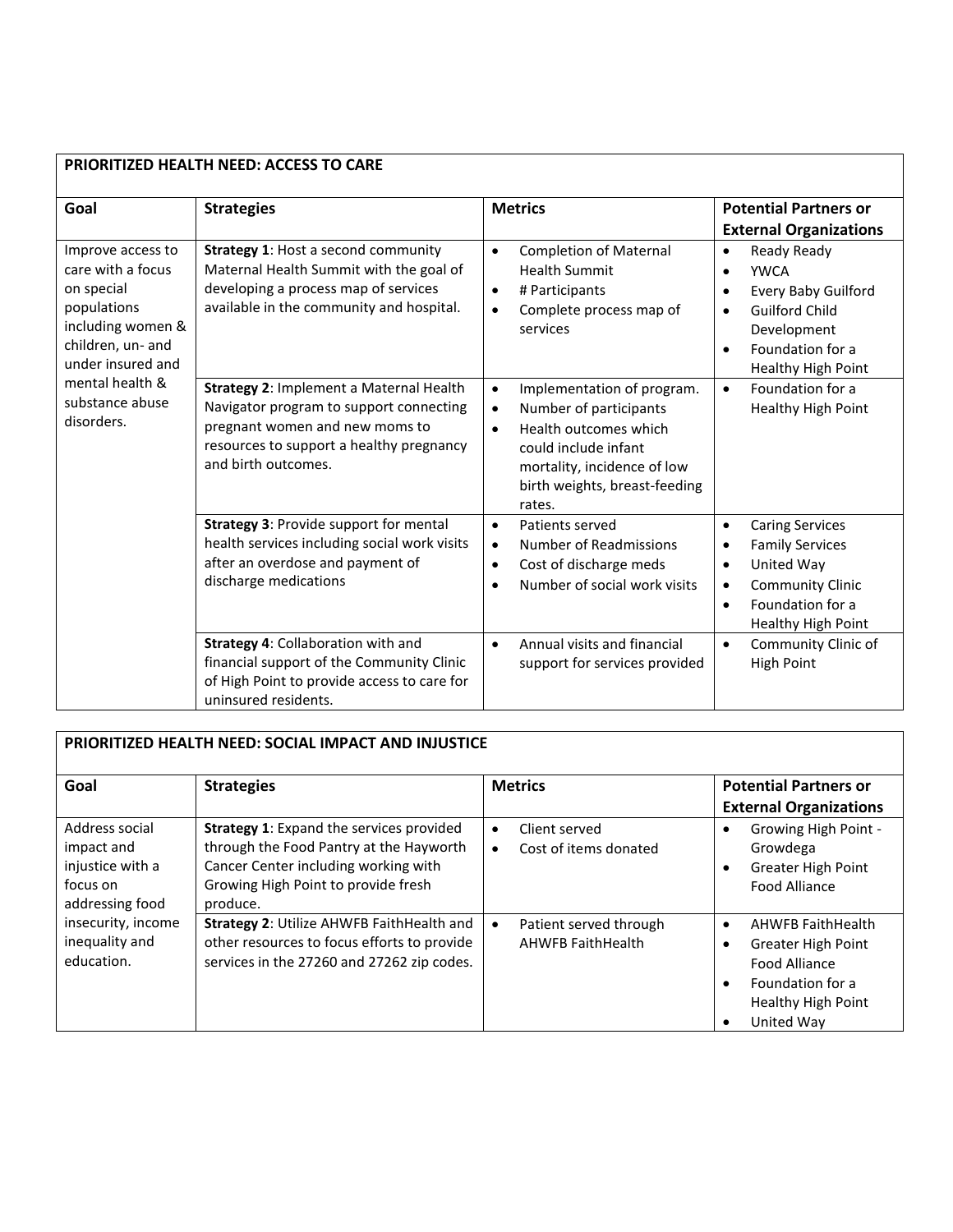| <b>Strategy 3: Participate in the Guilford</b><br>County Apprentice Program (GAP) in<br>Pharmacy, Engineering and potentially<br>other modalities by providing post-<br>secondary education and training to local<br>high school students | Number of participants<br>Cost of program funding &<br>participation | GAP<br><b>Guilford Country</b><br><b>Community College</b> |
|-------------------------------------------------------------------------------------------------------------------------------------------------------------------------------------------------------------------------------------------|----------------------------------------------------------------------|------------------------------------------------------------|
|-------------------------------------------------------------------------------------------------------------------------------------------------------------------------------------------------------------------------------------------|----------------------------------------------------------------------|------------------------------------------------------------|

| PRIORITIZED HEALTH NEED: CHRONIC AND EMERGING DISEASES                                                                                                                                    |                                                                                                                                                                                                                                                                                                                                                                                                                                                                                         |                                                                                                                                                                                                                                                                                           |                                                                                                                                                                     |
|-------------------------------------------------------------------------------------------------------------------------------------------------------------------------------------------|-----------------------------------------------------------------------------------------------------------------------------------------------------------------------------------------------------------------------------------------------------------------------------------------------------------------------------------------------------------------------------------------------------------------------------------------------------------------------------------------|-------------------------------------------------------------------------------------------------------------------------------------------------------------------------------------------------------------------------------------------------------------------------------------------|---------------------------------------------------------------------------------------------------------------------------------------------------------------------|
| Goal                                                                                                                                                                                      | <b>Strategies</b>                                                                                                                                                                                                                                                                                                                                                                                                                                                                       | <b>Metrics</b>                                                                                                                                                                                                                                                                            | <b>Potential Partners or</b><br><b>External Organizations</b>                                                                                                       |
| Address chronic<br>and emerging<br>diseases with a<br>focus on<br>supporting chronic<br>disease<br>management and<br>preparedness to<br>address emerging<br>diseases in our<br>community. | <b>Strategy 1: Collaborate with community</b><br>partners to develop strategies to promote<br>healthy and active lifestyles to prevent<br>chronic disease.<br>Development of a coalition focusing<br>1.<br>on healthy eating/active living and<br>chronic disease prevention<br>Health education programs including<br>2.<br>those offered through the Millis<br>Health Education Center and the<br>Fitness Center to the community<br>Financial support of community<br>3.<br>services | Chronic disease rates<br>$\bullet$<br>including diabetes, heart<br>disease, cancer, stroke and<br>respiratory diseases.<br>Implementation of new<br>$\bullet$<br>programs based on<br>recommendations from<br>coalition.<br>Participation rates for<br>$\bullet$<br>existing/new programs | Duke Endowment<br>$\bullet$<br>Foundation for a<br>$\bullet$<br>Healthy High Point<br>Greater High Point<br>$\bullet$<br><b>Food Alliance</b><br>Growing High Point |
|                                                                                                                                                                                           | Strategy 2: Provide health education<br>through the Millis Health Education<br>Center focusing on children in elementary<br>school. Multiple topics are offered<br>including nutrition, body systems, dental<br>health, puberty, anti-bullying and germ<br>prevention.                                                                                                                                                                                                                  | Chronic disease rates<br>$\bullet$<br>including diabetes, heart<br>disease, cancer, stroke and<br>respiratory diseases.<br>Participation rates for<br>$\bullet$<br>existing/new programs                                                                                                  | Theatre Art Gallery<br>$\bullet$<br>Poe Center<br>$\bullet$<br>High Point Junior<br>$\bullet$<br>League<br><b>YWCA</b>                                              |
|                                                                                                                                                                                           | <b>Strategy 3: Provide health education</b><br>through the Fitness Center focusing on<br>adults and senior citizens with topics<br>including nutrition, overall health, chronic<br>disease management and physical activity.                                                                                                                                                                                                                                                            | Chronic disease rates<br>$\bullet$<br>including diabetes, heart<br>disease, cancer, stroke and<br>respiratory diseases.<br>Participation rates for<br>$\bullet$<br>existing/new programs                                                                                                  |                                                                                                                                                                     |